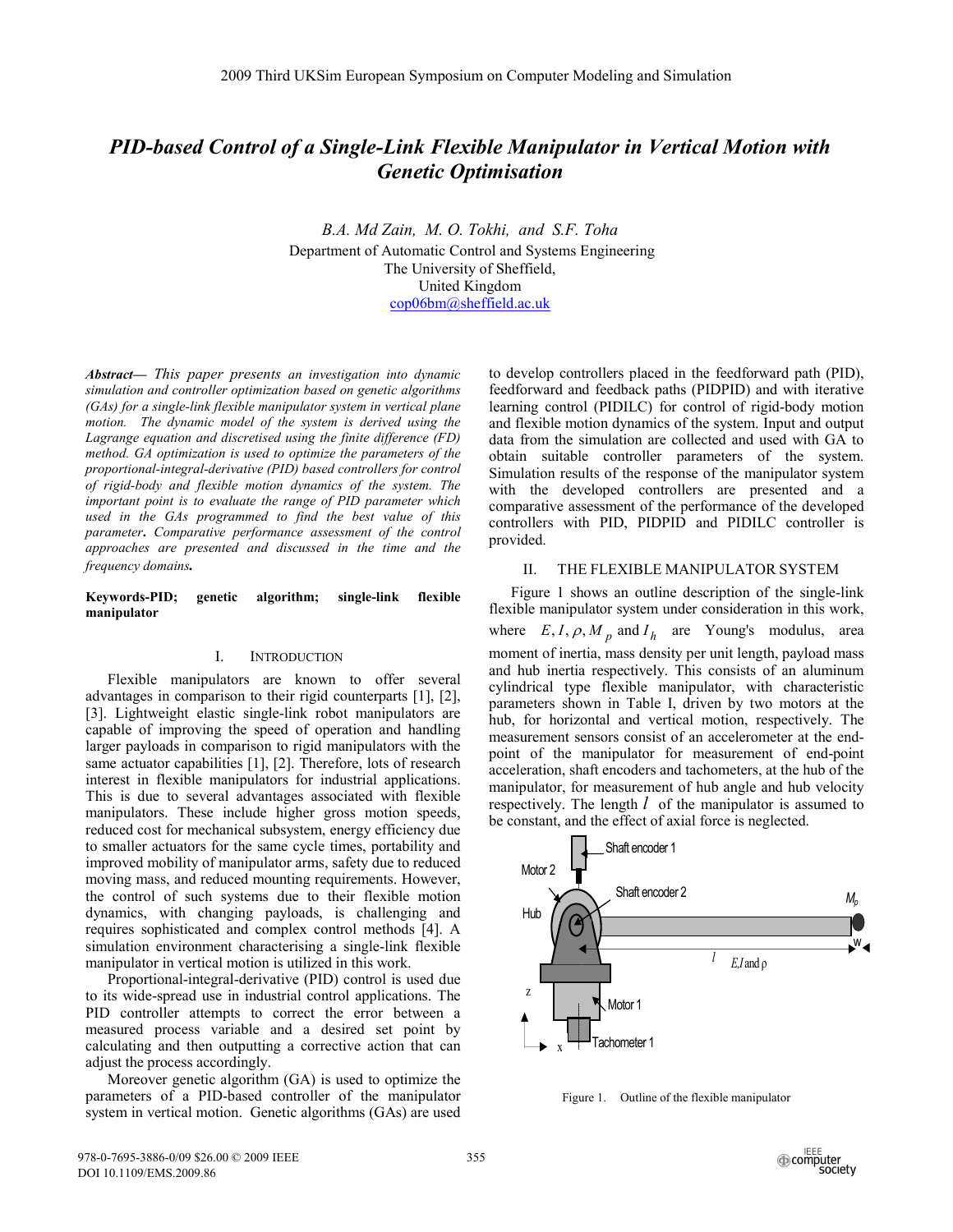The flexible manipulator system can be modelled as a pinned-free flexible beam, incorporating inertia at the hub and payload mass at the end-point (see Figure 2). With an angular displacement  $\theta_z$  and an elastic deflection  $u_z$ , the total (net) displacement  $y_z(x,t)$  of a point along the manipulator at a distance  $x$  from the hub can be described as a function of both the rigid body motion  $\theta_z$  (t) and elastic deflection  $u_z(x,t)$  as:

$$
y_z(x,t) = x\theta_z(t) + u_z(x,t) \tag{1}
$$

Using the Hamilton's extended principle with associated kinetic, potential and dissipated energies of the system, a fourth order partial differential equation (PDE) representing the manipulator motion can be obtained as:

$$
EI\frac{\partial^4 u_z}{\partial x^4} + m\frac{\partial^2 u_z(x,t)}{\partial t^2} - D_s \frac{\partial^3 u_z(x,t)}{\partial x^2} = mg\frac{l}{2}\sin\theta_l + Mg\sin\theta_l \tag{2}
$$

where *m*=mass per unit length, *l*=length of manipulator, *Mp*=payload,  $\theta$ <sup>*z*</sup>  $= \theta$ <sup>*z*</sup> angular displacement,  $\theta$ <sup>2</sup> = angle of payload normal to the OX and *g*=gravity normal to the manipulator. A simulation algorithm based on finite difference discretisation of equation (2) has been developed [5],[6] and used in this paper as a platform for GA optimisation approach.



Figure 2. Schematic of the flexible manipulator in XZ plane

| TABLE I. |  |  | PARAMETER OF THE FLEXIBLE MANIPULATOR SYSTEM |
|----------|--|--|----------------------------------------------|
|----------|--|--|----------------------------------------------|

| <b>Flexible Manipulator</b> |                 |                     |  |  |
|-----------------------------|-----------------|---------------------|--|--|
| <b>Parameter</b>            | <b>Notation</b> | <i>Value</i>        |  |  |
| Length                      | L(m)            | 1.0                 |  |  |
| Diameter                    | D(m)            | 0.0045              |  |  |
| Material                    |                 | Aluminium           |  |  |
| Cross Sectional Area        | $A(m^2)$        | $1.5904X$ $10^{-5}$ |  |  |
| mass                        | m(kg/m)         | $4.3101X10^{-2}$    |  |  |
| Hub Inertia                 | $I_h(kgm^2)$    | $5.85X$ $10^{-4}$   |  |  |
| Young 's Modulus            | $E(N/m^2)$      | $71X10^{9}$         |  |  |

| <b>Flexible Manipulator</b>                         |                         |                   |  |
|-----------------------------------------------------|-------------------------|-------------------|--|
| <b>Notation</b><br><i>Value</i><br><b>Parameter</b> |                         |                   |  |
| Second moment of<br>Inertia                         | $I$ (kgm <sup>2</sup> ) | $2.0129X10^{-11}$ |  |

III. THE ALGORITHMS

#### *A. Genetic Algorithms*

Genetic algorithm (GA) optimization is based on natural selection and natural genetics [7]. Genetic algorithms constitute stochastic search methods that have been used in a wide spectrum of applications such as control structure design [8]. GA is used with a randomly initialized population representing parameters of the two PID controllers denoted by *k1, k2, k3, k4, k5* and *k6* parameter; and ILC controller marked by *Γ, Φ* and *Ψ* [9]*.* The fitness function used is based on output error minimisation, *e(t)* between the input and feedback hub-angle of the system, and is given as:

$$
J(\theta) = \frac{1}{N} \sum_{t=1}^{N} (e(t))^2
$$
 (3)

### *B. Control Structure*

Proportional-integral-derivative (PID) control is widely used in industrial control applications. The PID algorithm can be described as [10]:

$$
u(t) = k_p e(t) + k_i \int e(t)dt + k_d \frac{de}{dt}
$$
 (4)

where  $u(t)$  is the control variable,  $e(t)$  is the control error.

The ILC scheme has previously been used for control of a flexible manipulator [11]. In the current work a PID-type learning scheme is combined with feedforward PID for control of the flexible manipulator system.

$$
\eta_{k+1} = \eta_k + (\Phi + \Psi \int dt + \Gamma d/dt) e_k \tag{5}
$$

where  $\eta_{k+1}$ =next control signal,  $\eta_k$ = current control signal,

# $e_k$  = current error input

Figures 3 and 4 show MATLAB-SIMULINK realisation of the flexible manipulator simulation and control. The simulation of the flexible manipulator is conducted with the four outputs namely hub-angle, hub-velocity, end-point acceleration and end-point residual. Low-pass (LP) filters each with cut-off frequency of 80 Hz is used to band limit the system response to the first three resonance modes for each output. Furthermore, to decouple the flexible motion control loop from the rigid body dynamics a high-pass filter for each output with a cut-off frequency 5 Hz is used. The system is operated with damping ratio, Ds=0 and without payload.

PID controller is the most dominating form of feedback in use today where more than 90% of all control loops are PID [10]. Most loops are in fact PI because derivative action is not used very often. Strength of the PID control is that it also deals with important practical issues such as actuator saturation and integrator windup. Beside the development of design methods for PID control, there are some difficult problems that remain to be solved such as there is no characterization of the process where PID control is useful.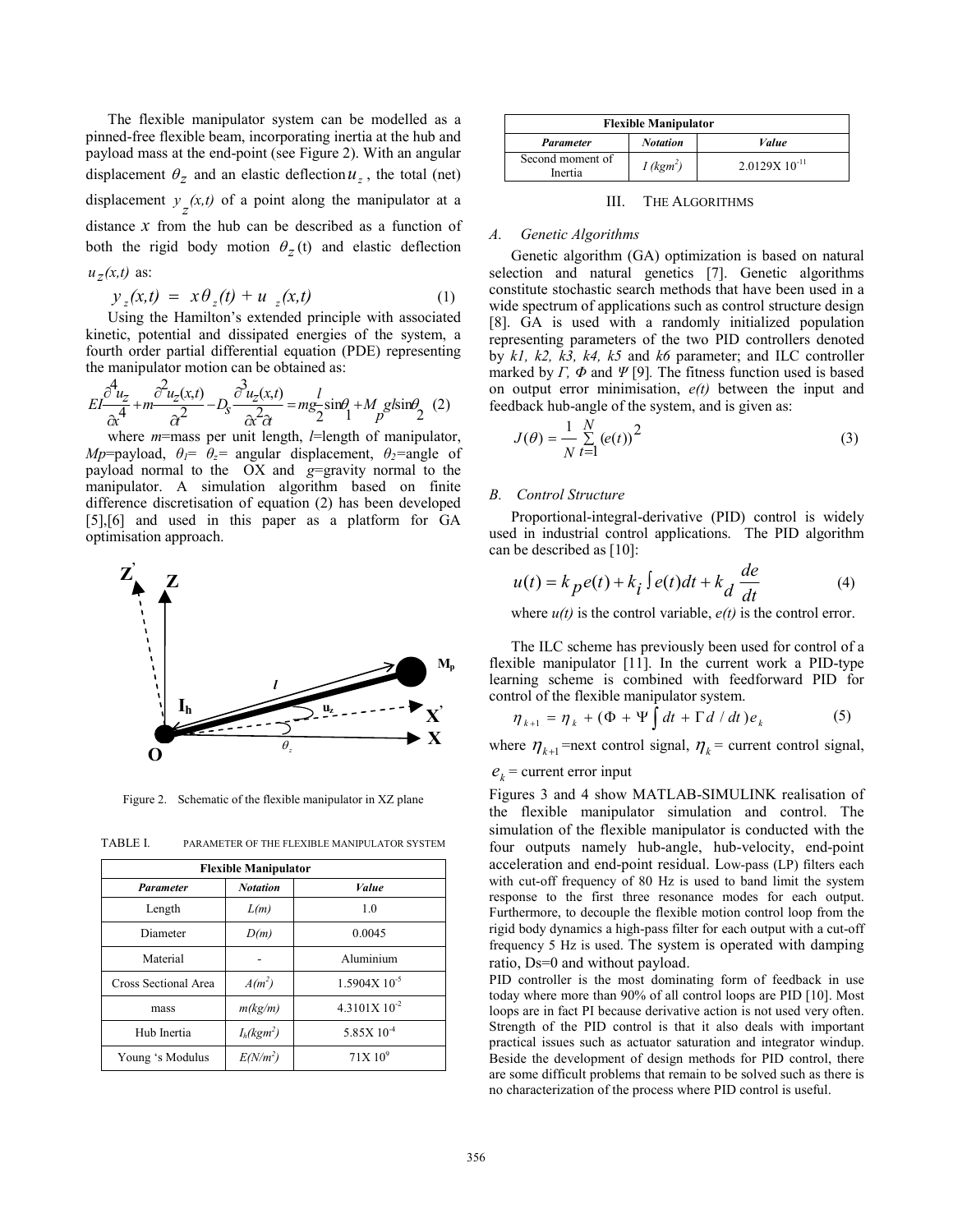More details about the control strategy of PID, PIDPID and PIDILC scheme of horizontal motion are discussed in [9].



Figure 3. Open loop flexible manipulator simulation with bang-bang torque input [2]



Figure 4. Closed loop control scheme for Flexible Manipulator

# *C. Input signal*

A bang-bang torque input with amplitude of  $\pm$  0.6 Nm and duration of 4 seconds is used to excite the system. Bang-bang torque is used for positive and negative direction of the flexible manipulator motion. This is shown in Figure 5. The total simulation time is set to 12 seconds and the system behaviour at the hub and end-point observed and recorded.



Figure 5. Bang-bang input signal

### IV. SIMULATION RESULTS

Figure 6 shows the convergence of the GA over 80 generations during optimisation of the PID, PIDPID and PIDILC controllers. The best individual achieved an MSE of 1.0688X10<sup>-5</sup> with PIDPID control whereas, PID and PIDILC achieved an MSE of 1.0803X10<sup>-5</sup> after 80 generations. Table II shows the corresponding controller parameters achieved. The performance of the system with the three control schemes is assessed in this section with payloads of Mp= 0 gram. Table III and IV show numerical values of the performance of the system with the three control approaches. It is noted that PID and PIDPID gave the best maximum overshoot output 30.4423˚ and 30.4424˚, respectively. Both controls also gave the best steadystates output 30.0035˚ and 30.0037˚, respectively. PIDILC had the steady-state output 30.0038˚. PIDILC gave the maximum overshoot value of 1.484% whereas PID controller gave 1.474% overshoot. PIDPID controller on the other hand lead to overshoot value of 1.475%. The settling time for PID, PIDPID and PIDILC controller were the same 1.949 second, with the rise time of 0.373 second. Moreover, the response of the system was settled in 1.95 seconds for all controls, resulting the good performance of the flexible manipulator. Table IV shows the maximum value of the hub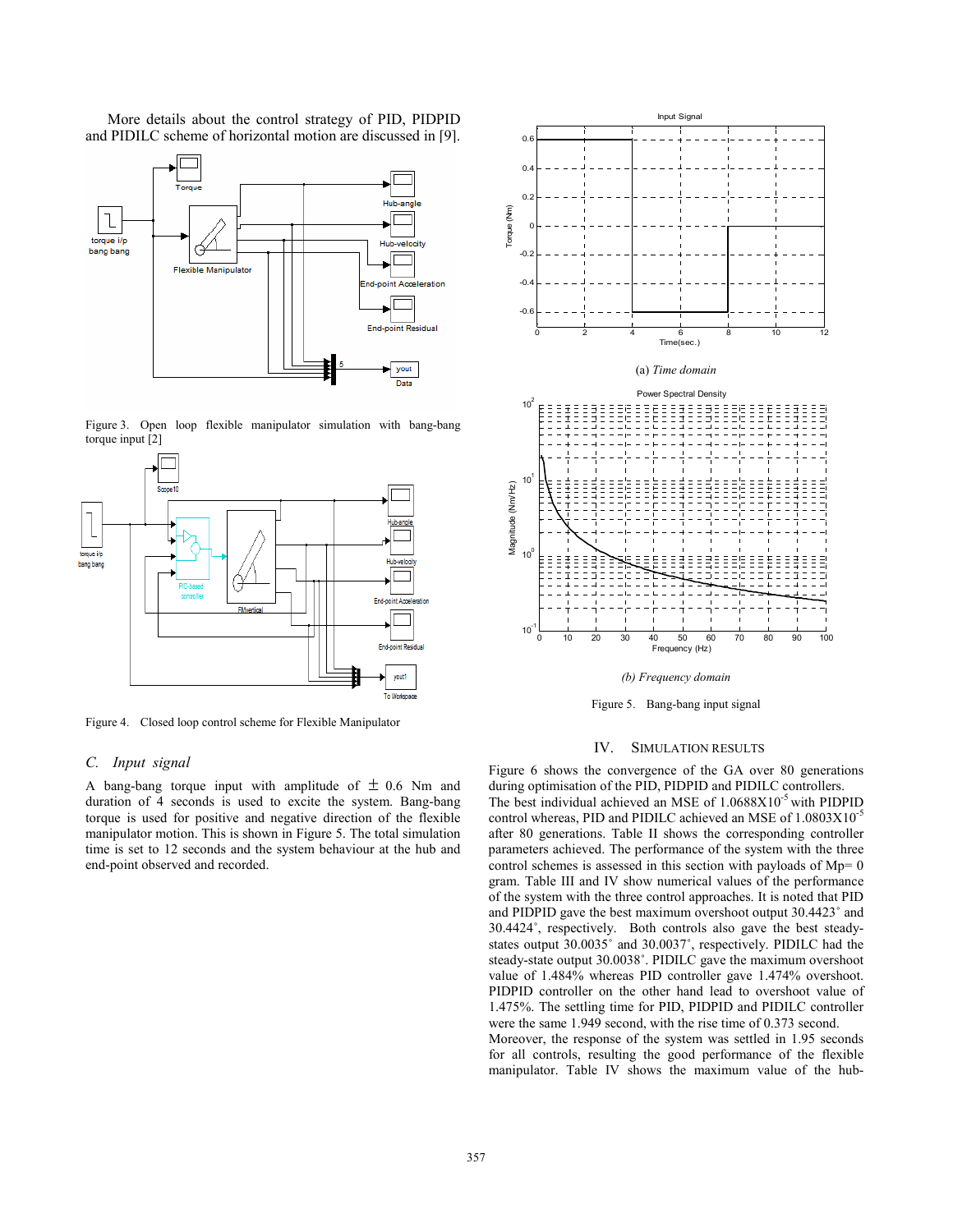velocity, end-point acceleration and end-point residual. It is noted that PID control resulted in the best performance, followed by PIDPID control and PIDILC.

Figures 7-10 show the system response in time and frequency domains with the three controllers, PID, PIDPID and PIDILC. The resonance frequencies and the magnitude of the vibration are depicted in Table V. All controllers gave the same resonance frequency values, which were at 13.645 Hz, 44.834 Hz and 92.5936 Hz, respectively. A similar trend is observed with the PID and PIDPID controllers, where the best reduction in the magnitude of vibration was achieved with PIDPID control compared with PID and PIDILC.



Figure 6. GA convergence over 80 generations

| <b>Parameters</b> | Controller                   |                     |                     |  |
|-------------------|------------------------------|---------------------|---------------------|--|
|                   | <b>PID</b>                   | <b>PIDPID</b>       | <b>PIDILC</b>       |  |
| K1                | 2.6911                       | 2.6911              | 2.6911              |  |
| K <sub>2</sub>    | 2.2474X 10                   | $2.2474X$ $10^{-4}$ | $2.2474X10^{-4}$    |  |
| K3                | 1.3499X 10 <sup>-</sup><br>2 | $1.3499X10^{-2}$    | $1.3499X$ $10^{-2}$ |  |
| K4                |                              | $5.5134X10^{-2}$    |                     |  |
| K <sub>5</sub>    |                              | $1.2527X$ $10^{-4}$ |                     |  |
| K6                |                              | 1.75                |                     |  |
| Ф                 |                              |                     | $5.2181X10^{-1}$    |  |
| Г                 |                              |                     | $6.3225X$ $10^{-4}$ |  |
| Ψ                 |                              |                     | $1.1925X10^{-4}$    |  |

TABLE II. CONTROL PARAMETER AFTER 80 GENERATIONS

#### TABLE III. HUB ANGLE PERFORMANCE OF THE FLEXIBLE MANIPULATOR

| <b>Parameters</b>      | Controller |               |               |  |
|------------------------|------------|---------------|---------------|--|
|                        | <b>PID</b> | <b>PIDPID</b> | <b>PIDILC</b> |  |
| Rise<br>Time(sec.)     | 0.373      | 0.373         | 0.373         |  |
| Settling<br>Time(sec.) | 1.949      | 1.949         | 1.949         |  |
| % overshoot            | 1.474      | 1.475         | 1.484         |  |
| $\%$<br>Undershoot     | 4.205      | 4.206         | 4.206         |  |

| <b>TABLE IV.</b> |  |  | <b>MAX.IMUM VALUE OF THE RESPONSE</b> |
|------------------|--|--|---------------------------------------|
|------------------|--|--|---------------------------------------|

| Profile                                                   | Controller         |                    |                 |  |
|-----------------------------------------------------------|--------------------|--------------------|-----------------|--|
|                                                           | <b>PID</b>         | <b>PIDPID</b>      | <b>PIDILC</b>   |  |
| Hub-angle<br>$(\text{deg.})$                              | 30.4423            | 30.4424            | 30.4425         |  |
| $Huh-$<br>velocity(deg<br>./sec)                          | 76.7067            | 76.7079            | 76.7081         |  |
| End-point<br>Acceleration<br>$(\text{deg.}/\text{sec}^2)$ | 194.586            | 191.847            | 191.535         |  |
| End-point<br>Residual<br>(m)                              | $1.045X$ $10^{-2}$ | $1.050X$ $10^{-2}$ | $1.060X10^{-2}$ |  |

TABLE V. RESONANCE FREQUENCY AND MAGNITUDE OF END POINT RESIDUAL RESPONSE

| Profile                                  | Controller        |                          |                 |  |
|------------------------------------------|-------------------|--------------------------|-----------------|--|
|                                          | <b>PID</b>        | <b>PIDPID</b>            | <b>PIDILC</b>   |  |
| Mode $1$ (Hz)                            | 13.645            | 13.645                   | 13.645          |  |
| Magnitude 1<br>$(\text{deg.}/\text{Hz})$ | 1.1547            | $1.36X$ $10^{-2}$        | 1.189           |  |
| Mode $2$ (Hz)                            | 44.834            | 44.834                   | 44.834          |  |
| Magnitude 2<br>$(\text{deg.}/\text{Hz})$ | $3.39X$ $10^{-2}$ | 2.2275X 10 <sup>-4</sup> | $2.782X10^{-2}$ |  |
| $Mode3$ (Hz)                             | 92.593            | 92.593                   | 92.593          |  |
| Magnitude 3<br>$(\text{deg.}/\text{Hz})$ | $1.09X10^{-3}$    | 2.1991X 10 <sup>-4</sup> | $1.111X10^{-3}$ |  |

# V. CONCLUSIONS

The development of PID controller with PID and ILC feedback control strategy for vibration reduction based on genetic algorithms for flexible manipulators in vertical plane motion has been presented. A combined feedforward and feedback control structure for control of rigid-body and flexible motion dynamics of a flexible robotic manipulator has been considered. A GA-optimisation strategy for design of PID controllers in the forward and feedback paths of the control structure has been investigated. Furthermore, a GA-optimisation strategy for design of PID controllers in the forward and ILC controller incorporated with end-point acceleration feedback paths of the control structure has been investigated and the performance of the developed control approach has been assessed in comparison to previously reported PIDPID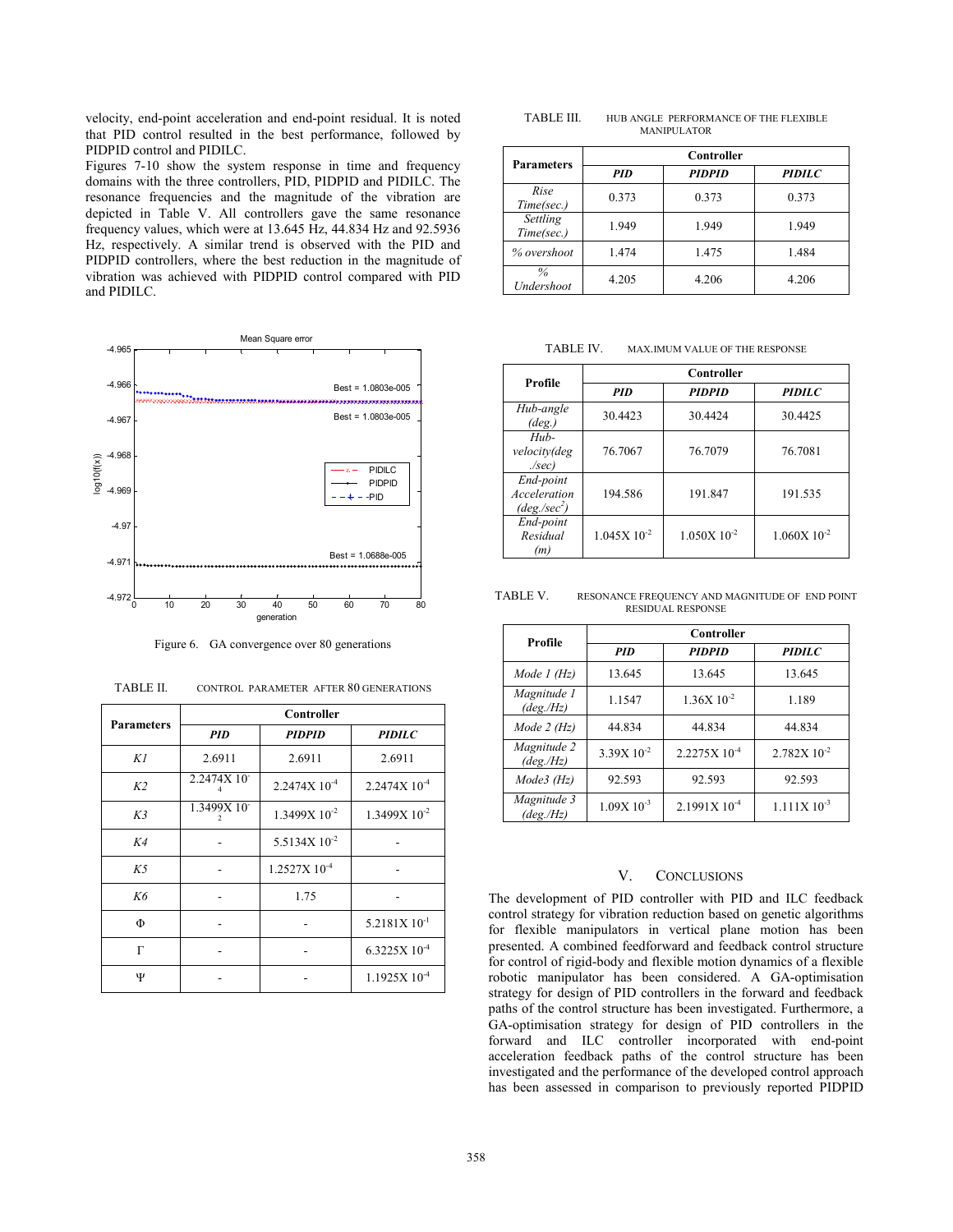control, and it has been demonstrated that good performance is achieved with the proposed approach. The control scheme has shown to perform well in reducing the vibration at the end-point of the manipulation.

#### ACKNOWLEDGMENT

.

B. A. Md Zain is financially supported by the Ministry of Higher Education Malaysia and University Tun Hussein Onn Malaysia (UTHM), Batu Pahat, Johor, Malaysia.

#### **REFERENCES**

- [1] Azad, A. K. M., *Analysis and design of control mechanisms for flexible manipulator systems*, PhD thesis, Department of Automatic Control and Systems Engineering, The University of Sheffield, UK (1994).
- [2] H. Poerwanto, *Dynamic Simulation and Control of flexible manipulator systems,* PhD thesis, Department of Automatic Control and Systems Engineering, The University of Sheffield, UK(1998).
- [3] R P Sutton, G D Halikias, A R Plummer and D A Wilson, *Modelling and H control of a single-link Flexible Manipulator*. Proceeding of the Instn Mech Engrs Vol 213 Part 1(1998).
- [4] W.J. Book, *Modeling, Design, and Control of Flexible Manipulator Arms: A Tutorial Review*, Proceedings of the 29<sup>th</sup> Conference on Decision and Control, Honolulu, Hawaii, 1990.
- [5] B.A. Md Zain and M.O.Tokhi, *Modeling and simulation of a singlelink flexible manipulator in vertical motion,* Proceeding of CLAWAR-2009, International Conference on Climbing and Walking Robots and the Support Technologies for Mobile Machines,. Intanbul, Turkey, 09- 11 September, 2009.
- [6] B.A. Md Zain and M.O.Tokhi, *Dynamic* m*odeling of a single-link flexible manipulator in vertical motion using swarm and genetic optimisation,* Proceeding of CLAWAR-2009, International Conference on Climbing and Walking Robots and the Support Technologies for Mobile Machines,. Intanbul, Turkey, 09-11 September, 2009.
- [7] Holland, J.H., *Adaptation in natural and artificial systems*. Ann Arbor: The University of Michigan Press, 1975.
- [8] Chipperfield A. J., Flemming P.J. and Fonscea C.M., Genetics algorithm tools for control systems engineering, Proceedings of Adaptive Computing in Engineering Design and Control, Plymouth Engineering Design Centre, 21-22 September, pp. 128-133, 1994.
- [9] B.A. Md Zain and M.O.Tokhi , *Dynamic* simulation and control *of a flexible manipulator using genetic algorithms,* Proceedings of the Third International Conference on Modeling, Simulation and Applied Optimization, Sharjah, U.A.E. January 20-22, 2009.
- [10] Karl J. Astrom and Tore Hagglund, PID controllers: Theory, Design, and Tuning, 2nd Edition, The Instrumentation, Systems, and Automation Society, USA, 1995.
- [11] M.Z. Md Zain, M.O. Tokhi, Z. Mohamed and M. Mailah,"Hybrid Iterative Learning Control of a Flexible Manipulator". Proceeding of the 23rd IASTED, International Conference Modelling, Identification and Control, Grindelwald, Swirtzerland, 2004.



Figure 7. Hub-angle with Ds=0 and without payload